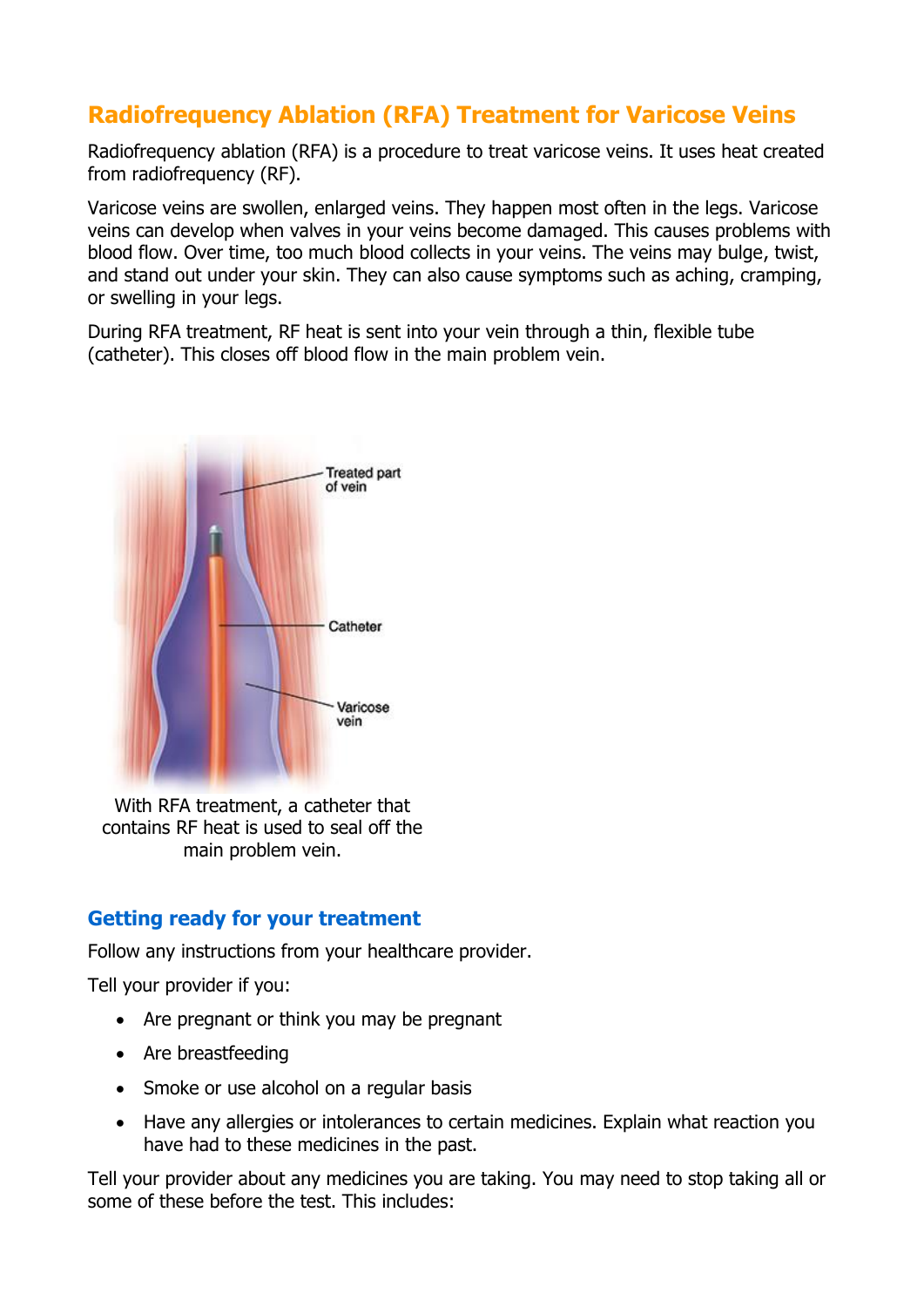- Medicines that can thin your blood or prevent clotting (anticoagulants)
- All prescription medicines
- Over-the-counter medicines such as aspirin or ibuprofen
- Street drugs
- Herbs, vitamins, and other supplements

Follow any directions you're given for not eating or drinking before the procedure.

## **The day of your treatment**

The treatment takes 45 to 60 minutes. The entire treatment (including time to prepare and recover) takes about 1 to 3 hours. You can go home the same day. For the treatment:

- You'll lie down on a hospital bed.
- An imaging method, such as ultrasound, is used to quide the procedure.
- The leg to be treated is injected with numbing medicine.
- Once your leg is numb, a needle makes a small hole (puncture) in the vein to be treated.
- The catheter with the RF heat source is inserted into your vein.
- More numbing medicine may be injected around your vein.
- Once the catheter is in the right position, it is then slowly drawn backward. As the catheter sends out heat, the vein is closed off.
- In some cases, other side branch varicose veins may be removed or tied off through a few small cuts (incisions).
- When the treatment is done, the catheter is removed. Pressure is applied to the insertion site to stop any bleeding. An elastic compression stocking or a bandage may then be put on your leg.

#### **Recovering at home**

Once at home, follow all the instructions you've been given. Be sure to:

- Take all medicines as directed
- Care for the catheter insertion site as directed
- Check for signs of infection at the catheter insertion site (see below)
- Wear elastic stockings or bandages as directed
- Keep your legs raised (elevated) as directed
- Walk a few times a day
- Avoid heavy exercise, lifting, and standing for long periods as advised
- Avoid air travel, hot baths, saunas, or whirlpools as advised

## **Call your healthcare provider**